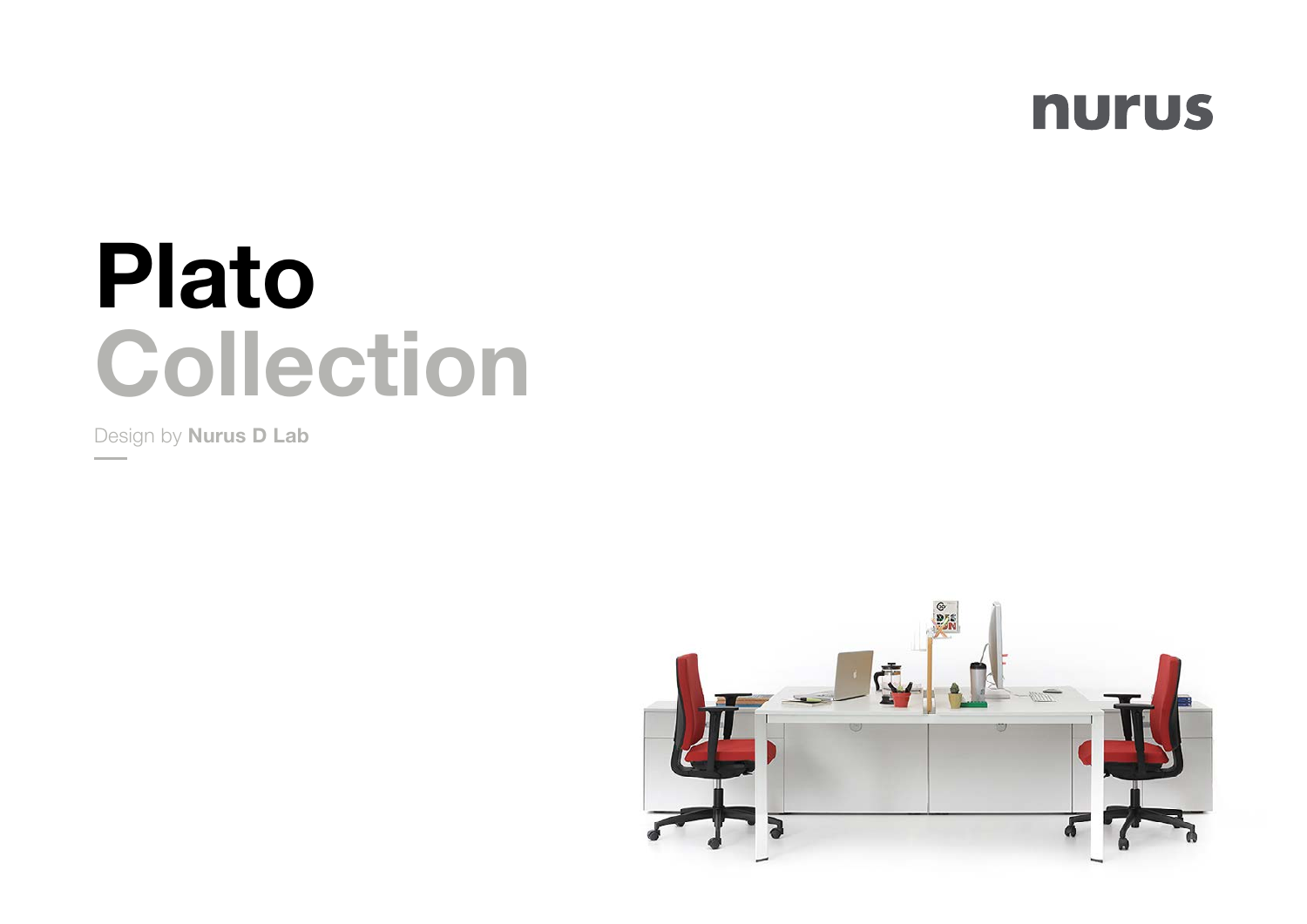# A productive solution for small workspaces.

Featuring a simple and modern design, Plato offers single desks and workstations for two or three people, helping you utilize smaller workspaces more efficiently.

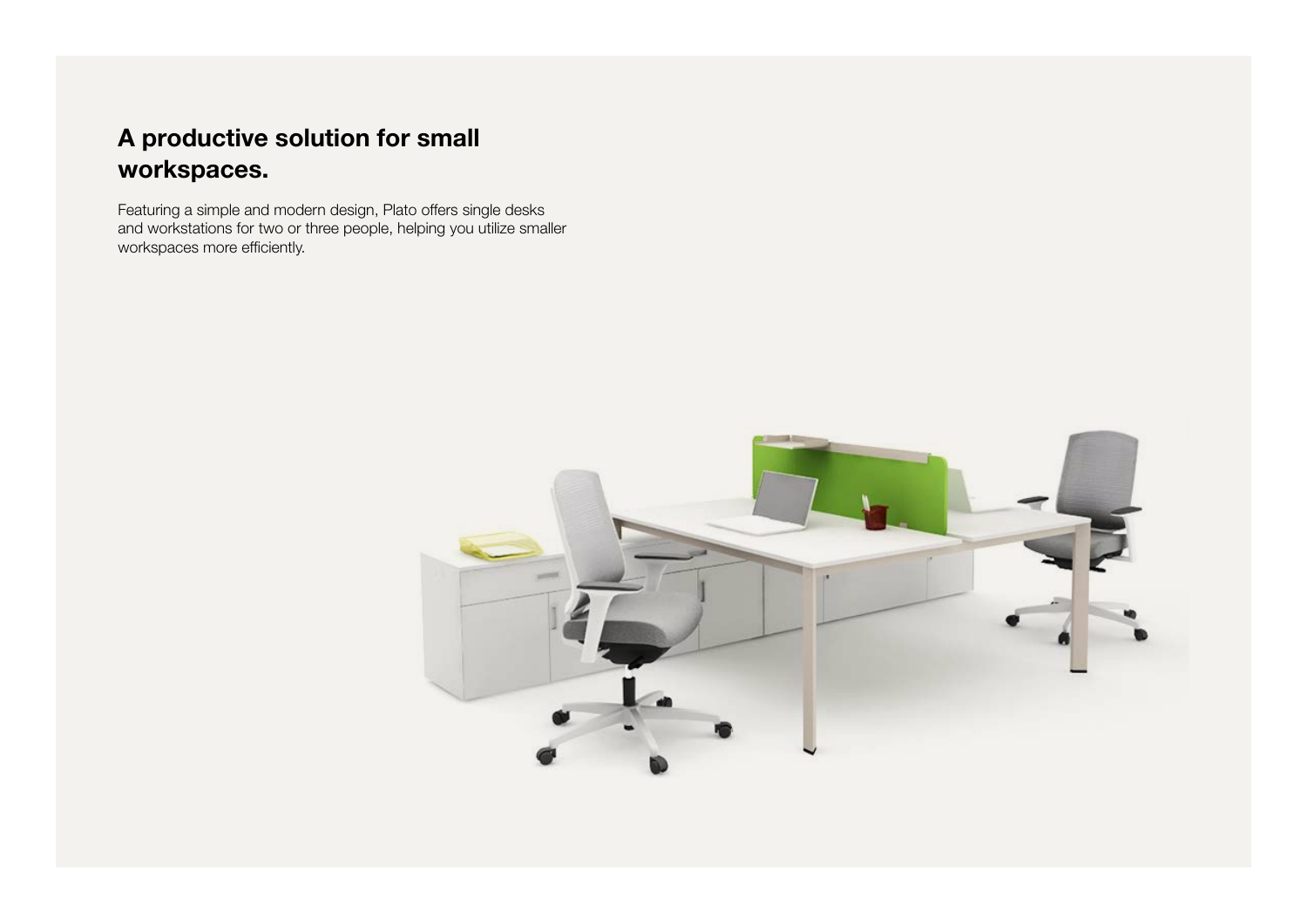Plato provides three types of single desks to help you functionally organize individual workspaces such as executive offices and home offices: single leg table, double leg table, and whatnot with nightstand for a leg. Offering a variety of width choices, Plato single desks can be utilized with front panels as well.

Plato workstations help you create workspaces for groups of two or three; not only they support and promote communication and cooperation between employees, but middle panel option also provides a choice to separate individual workspaces.

Plato workstations can also be utilized with cabinets to ensure workspace order is provided and maintained.

\*Plato also features optional circular electrical cap to provide access to electrical connections.



Single Desks





**Workstations**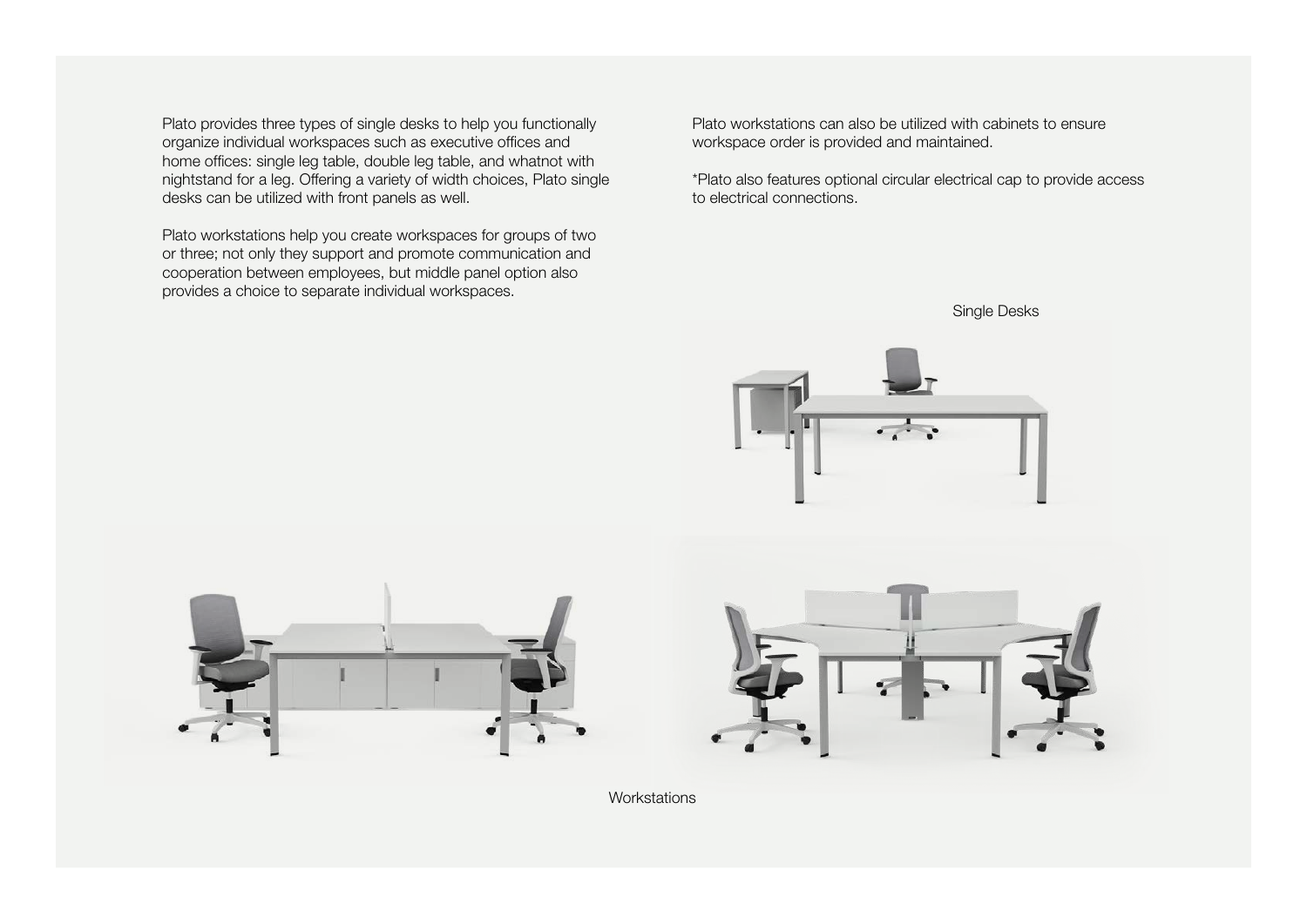### DIMENSIONS (mm)

#### Plato Single Desks



W:100 cm Desk

W:100 cm Desk with Single Leg W:60 cm Cabinet with Commode Leg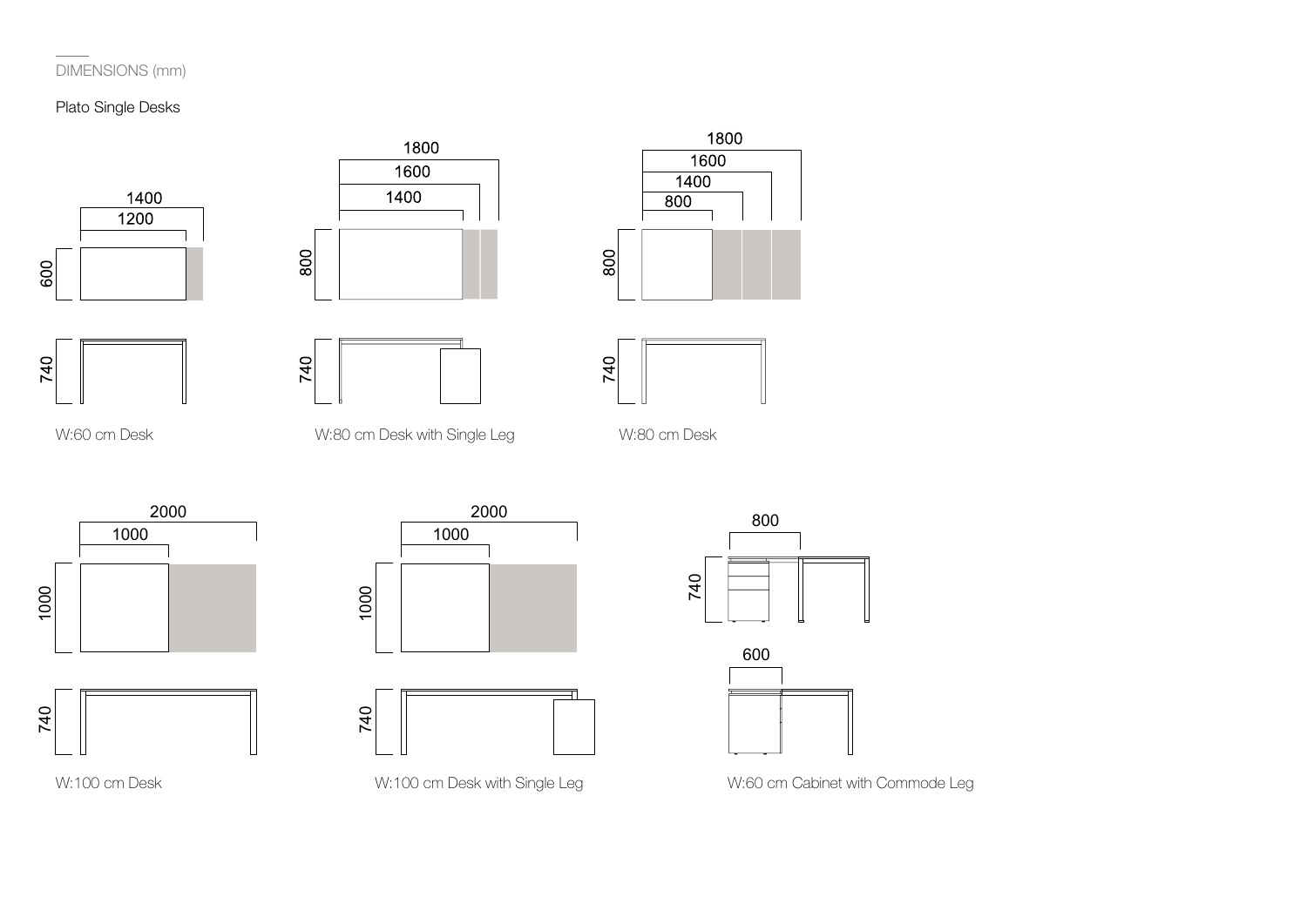# DIMENSIONS (mm)

#### Plato Front Panels









\*Front panel length for W:80/100cm \*Front panel length for W:80/100cm single leg desk with cabinet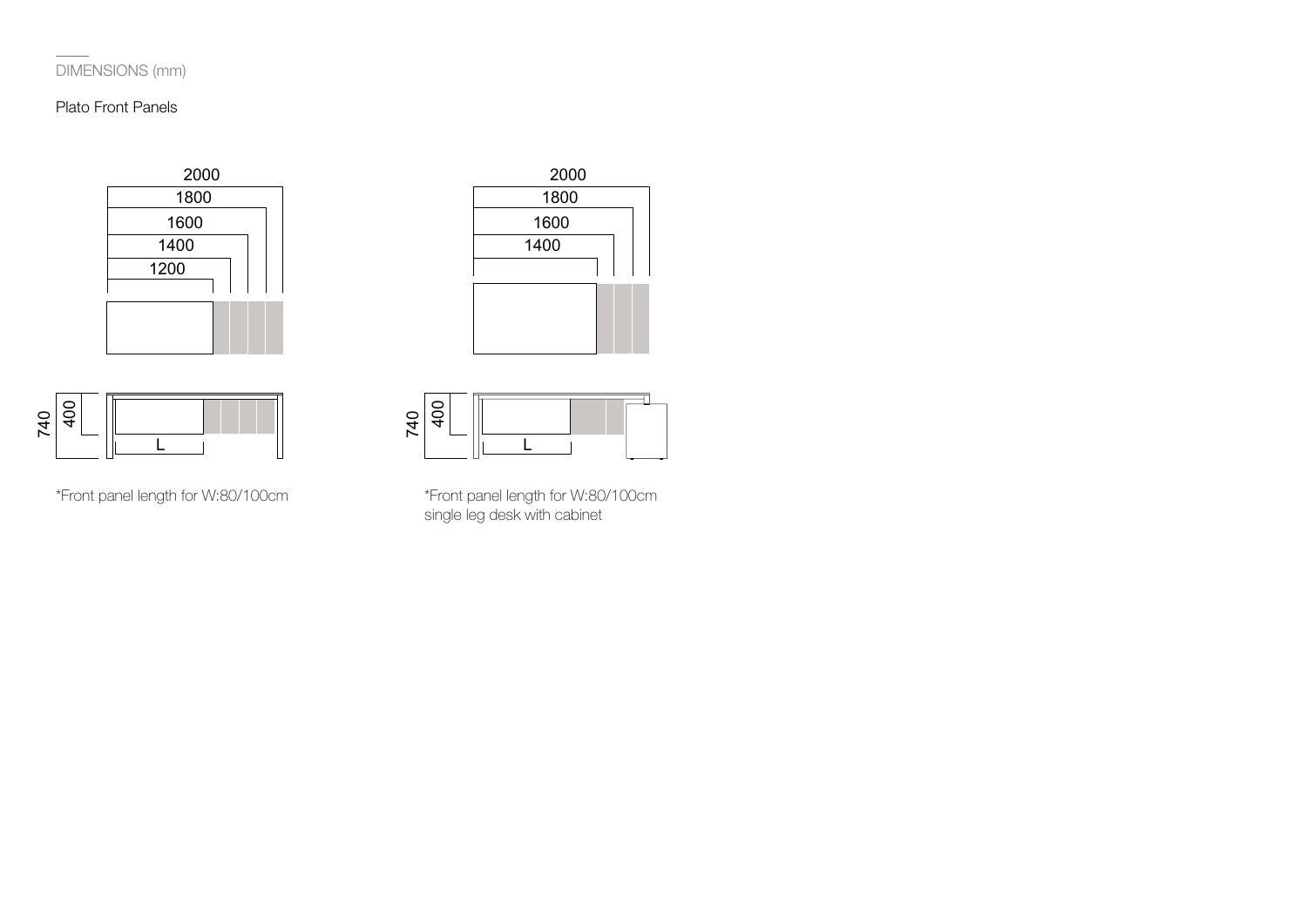# DIMENSIONS (mm)

#### Plato Workstations